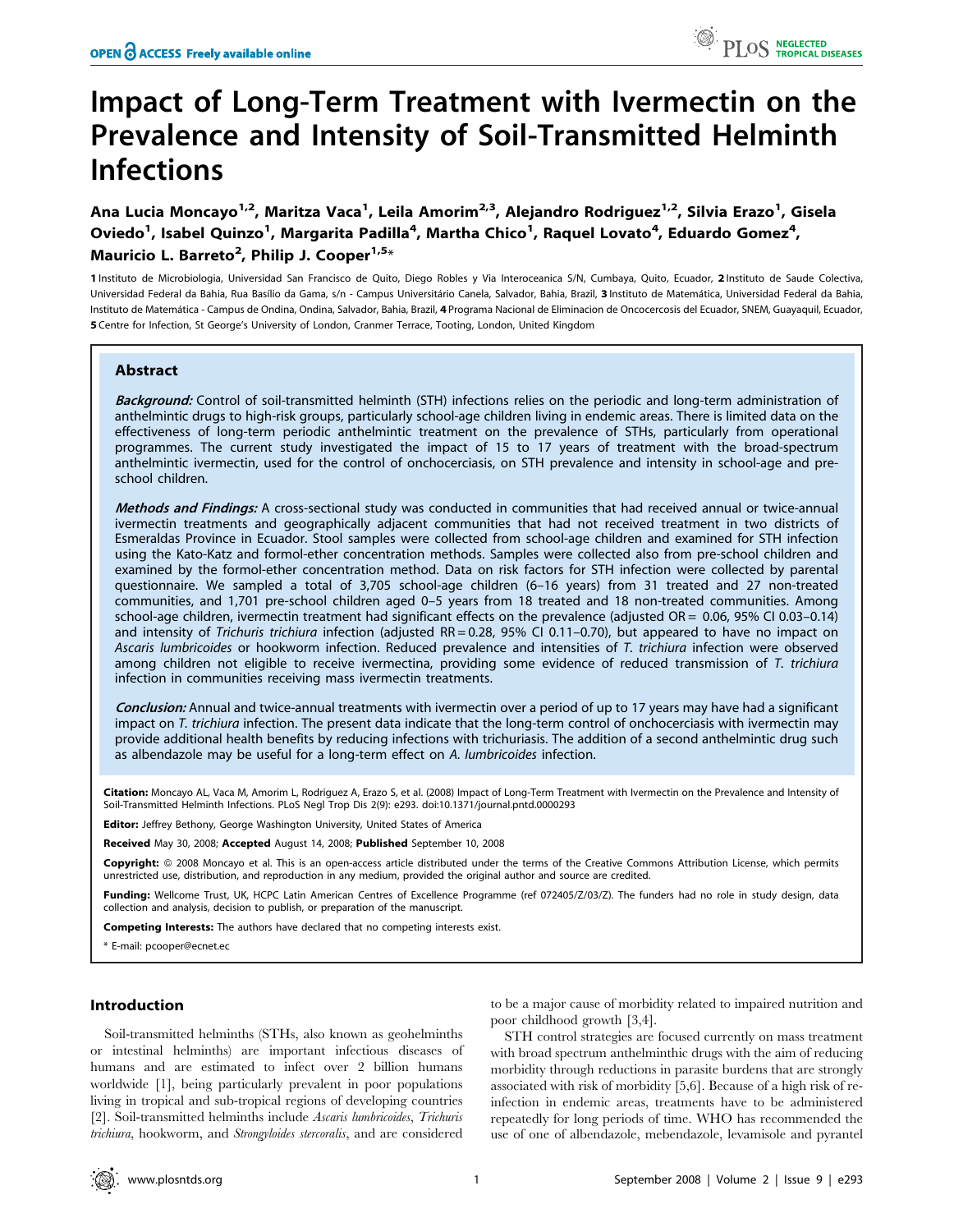## Author Summary

Soil-transmitted helminth (intestinal worm) infections are very common in developing countries and are an important cause of illness. Mass de-worming treatments of school children are an important strategy to reduce illness caused by these infections in communities without access to clean water and sanitation. Few studies have examined the effect of repeated mass treatments in the long-term in controlling these infections. The objective of the present study was to assess the impact of the drug ivermectin used for the control of onchocerciasis (river blindness), that has important effects against intestinal worms, on the epidemiology of intestinal worms in children when administered repeatedly for 15–17 years. We compared the epidemiology of infections between children living in communities that received ivermectin with communities that never received the drug. The data suggest that ivermectin has important differential effects on intestinal worms with a greater impact on infections with Trichuris trichiura and little impact on Ascaris lumbricoides and hookworms infections. Our data suggest that long-term ivermectin treatments may provide health benefits through effects on T. trichiura infections but that the addition of second de-worming drug such as albendazole may be required for the control of other intestinal worm infections.

for STH control [7]. The 4 drugs have variable efficacy against different STH parasites.

Ivermectin is a broad-spectrum anthelmintic drug used for the control of filarial infections including onchocerciasis and lymphatic filariasis [8,9]. Ivermectin has also efficacy against STH infections - it is highly effective against ascariasis and strongyloidiasis [10,11,12,13,14] for which it has superior or comparable efficacy to albendazole [10,12], is of moderate efficacy against trichuriasis for which it has comparable efficacy to albendazole [10,11,13,14] but is less effective than albendazole against hookworm [12,13,14].

The distribution of ivermectin forms the basis of onchocerciasis control programmes worldwide. In Ecuador, the National Programme for the Elimination of Onchocerciasis has administered annual or twice-annual mass treatments with ivermectin over the past 17 year as the primary control strategy in endemic communities and has achieved high rates of coverage. We have reported previously that ivermectin control has been extremely effective for the control of onchocerciasis and may have eliminated the infection from some infection foci in Ecuador [15].

To investigate the long-term effect of ivermectin treatment used for the control of onchocerciasis on the prevalence of infection and transmission with STH parasites, we compared the prevalence and intensities of STH infections among children living in communities that had received long-term ivermectin treatments with those that had not received ivermectin in Esmeraldas Province in Ecuador. Previous surveys conducted in this area have shown high rates of STH infection [16,17].

# Methods

# Study area and population

This study was conducted in rural Afro-Ecuadorian communities located in the principal onchocerciasis focus or in adjacent communities in the districts of Eloy Alfaro and San Lorenzo in Esmeraldas province, in northeastern Ecuador. The area is equatorial rain forest at an altitude of below 100 m above sea

level and the characteristics of the study area and population are described in detail elsewhere [18].

## Study design

A cross-sectional study was conducted to compare the prevalence and intensity of STH infections between children from treated and non-treated Afro-Ecuadorian communities. Selection of ivermectintreated study communities was based on the 6-monthly treatment schedule with ivermectin of the Ecuadorian Elimination Programme for Onchocerciasis. Non-treated communities with a recent census were selected to be as similar as possible to treated communities with respect to geographic location (non-treated communities were geographically close to treated communities within the 2 study Districts), size (communities with schools having  $>$ 250 pupils were excluded), and similar economic activities (e.g. subsistence agriculture, logging, and hunting). None of the nontreated communities had received previous mass treatments with ivermectin. STH infections were examined in two distinct age groups using the community census: 1) school-age (6–16 years) including children attending and not attending community schools; and 2) pre-school (0–5 years). These age groups separated approximately children eligible to receive ivermectin  $(>15 \text{ kg})$  from those not eligible, allowing an assessment of the effect of ivermectin treatments on the transmission of STH infections. Assessment of pre-school children was performed for a sample in the treated and non-treated communities.

# Data collection

The field study was conducted between March 2005 and May 2007. Stool collections were performed immediately before 6 monthly ivermectin distributions in treated communities. Annually-updated censuses were used to identify eligible children. A register of the number of treatments received by each child was obtained from the National Programme for the Elimination of Onchocerciasis. A questionnaire was administered to the parent or guardian of each child by trained field workers to obtain information about risk factors for STH infections including age, sex, mother's education level, material goods in the household, household income, household crowding, access to water, sanitation and recent anthelmintic treatments [18].

## Examination of stool samples

Single stool samples were collected from each child and examined for STH eggs and larvae using the modified Kato-Katz technique (quantification of Ascaris lumbricoides and Trichuris trichiura infection) [school-age children only] and formol-ethyl acetate concentration (detection of all STH infections including hookworm and Strongyloides stercoralis) [19] [all children].

# Distribution of ivermectin

The National Program for Elimination of Onchocerciasis has used community-based mass distribution of ivermectin as the main strategy for the control of *Onchocerca volvulus* infection since 1990. There are a total of 119 endemic communities with an estimated 19,420 inhabitants in 2 Provinces in Ecuador and ivermectin treatment was gradually introduced into all communities over the period 1990–1997. The number of treatments and the start of mass distribution vary according to each focus. Mass treatment was initiated in all communities included in this study between 1990 and 1992, and the period of mass ivermectin treatments for study communities ranged 15–17 years. Initially, ivermectin was distributed annually to endemic communities but treatments were increased to 6-monthly in all communities from 2001. Treatment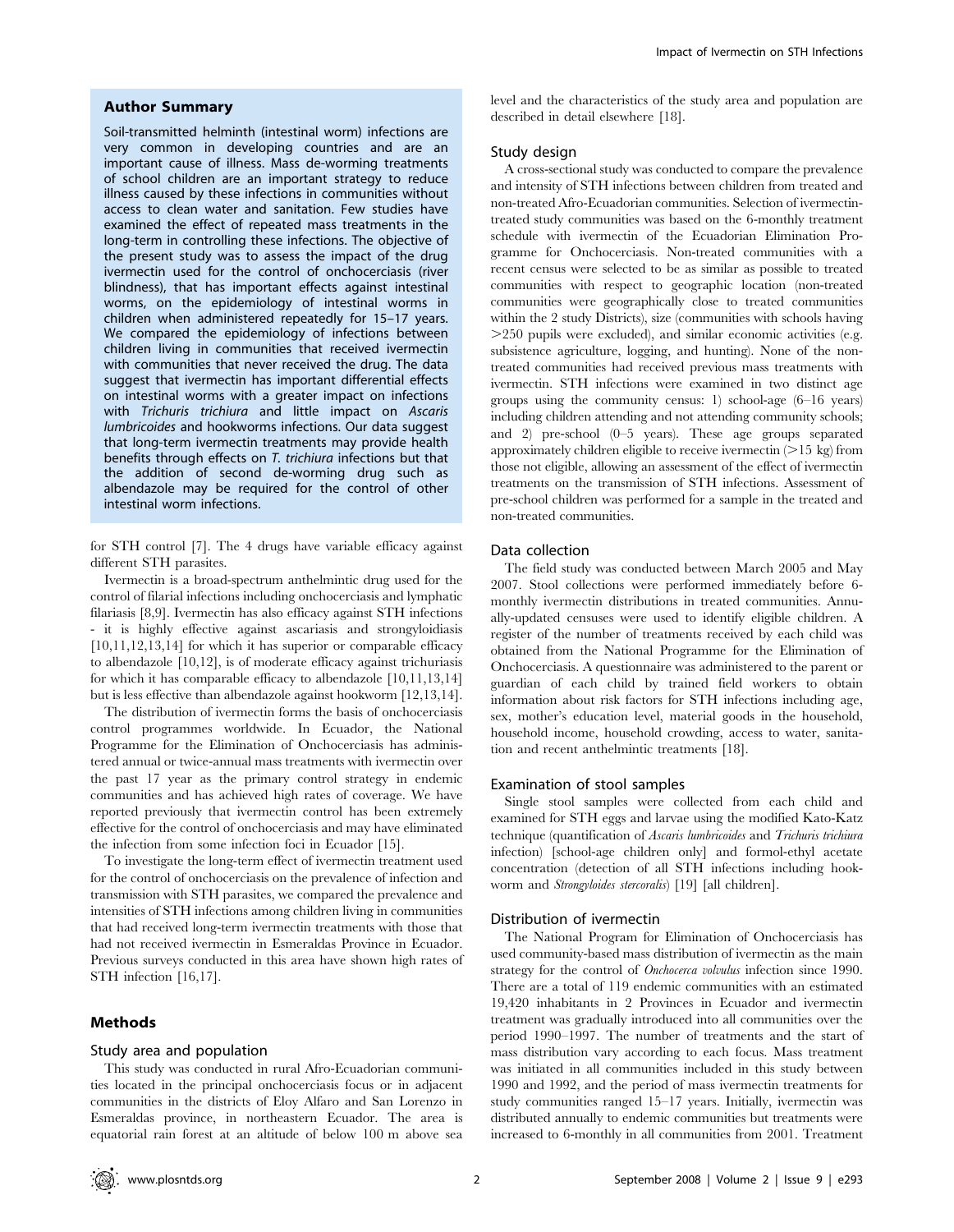coverage with ivermectin has been high and over the period 1990 to 2003, the annual average treatment coverage per treatment round with ivermectin was 85.2% (range 54.9%–97.9%). The mean treatment coverage for the two years, 2005–2006, was 98%. Eligibility criteria for treatment are: weight greater than 15 kg and free of serious illness (e.g. active tuberculosis, terminal cancer etc), and for women, not pregnant and not nursing infants up to 3 month of age. Ivermectin is distributed by primary health workers in each community at a dose of 150  $\mu$ g/mg and treatments are directly observed. The population census is used as the basis for drug distribution [15].

## Statistical analysis

STH prevalence was expressed as the percentage of subjects found positive for each parasite. Comparisons between proportions were performed using an adjusted chi-squared test for clustered data. ORs for prevalence data were calculated using multilevel logistic regression models (command, xtlogit) to obtain robust standard errors that take into account correlated data. Potential confounding factors were controlled for in the analysis. A multilevel analysis was used because of the large variation in STH prevalence between study communities. The intraclass correlation coefficients for Ascaris and Trichuris infection in this study were 0.29 (95% CI: 0.21–0.39) and 0.13 (95% CI: 0.09–0.18), respectively.

STH intensity was calculated as eggs per gram of stool. Because stool egg counts were over-dispersed (A. lumbricoides, mean 6,297 epg, variance 5.1×10<sup>8</sup>; T. trichiura, mean 9746 epg, variance  $1.3 \times 10^7$ ), a zero-inflated negative binomial (ZINB) model was used to fit the data. The Vuong test  $(1.90 (p=0.03)$  and  $11.55$  $(p<0.001)$  for A. lumbricoides and T. trichiura, respectively) indicated that a zero inflated model fit the data better than a standard negative binomial model [20]. A robust variance estimator was used to account for clustering by community, and rate ratios (RRs) and their 95% confidence intervals were estimated. The ZINB model was fitted manually, and potential confounding factors were controlled for in multivariate analyses. RRs for infection intensity indicate the relative increase or decrease in infection intensities in the treated compared to non-treated groups. A single 0.5 unit fall in RR represents a 50% greater infection intensity in the untreated compared to treated group. All analyses were done with STATA (version 9.0).

#### Ethics

The study protocol was approved by ethical committee of the Hospital Pedro Vicente Maldonado, Pichincha Province, Ecuador. Informed written consent was obtained by a parent or guardian for all children. All children were offered treatment with a single dose of 400 mg of albendazole at the end of the study.

## Results

## Study population and anthelmintic treatment

A total of 3,960 school-age children from 58 communities were assessed and 3,705 provided a stool sample and were included in the analysis. School-age children were analysed from 31 (1,752 children) ivermectin-treated and 27 (1,953 children) neighbouring non-treated communities. The mean cluster size was 54.7 (range: 13–203) children in treated and 69.2 (range: 15–190) in nontreated communities. Demographic, socioeconomic, and environmental characteristics of the children from treated and non-treated communities are shown in Table 1. There were differences in some socioeconomic and environmental characteristics between the two study groups: treated children tended to have a lower

household income and fewer material goods and a greater proportion used river water than non-treated children.

The number of doses of ivermectin received by the 1,752 children in the treated communities were: 1–5 doses (12.5%), 6–10 doses (41.3%); 11–15 doses (41.0%) and 16–20 doses (5.2%). Treatment coverage with ivermectin was high and 79.3% (1,390) of children had received  $>75\%$  of designated treatments over the previous five years. Reported treatments with other anthelmintic drugs were equally widespread in both treatment (77.5%) and non-treatment (78.0%) communities over the previous 6 months. Most treatments were bought directly by parents, were distributed through schools, or through physician consultations. During the course of this study there were no programmes of systematic periodic treatments with other anthelmintic drugs such as albendazole in any of the study communities. School-based treatments with albendazole have been given sporadically by non-governmental organisations, and politically-affiliated groups (e.g. at the time of local and presidential elections every 4 years).

Community treatments may have important effects on the transmission of STHs. To investigate this, we analysed stool samples from children aged 0–5 years that had not received ivermectin. A total of 776 and 925 children from 18 treated and 18 non-treated communities, respectively, were analysed. Of the 776 children aged 0–5 years from treated communities, 484 (62.8%) had not received any dose of ivermectin (for reasons of weight  $\langle 15 \text{ kg} \rangle$ , 139 (18.0%) had received 1–2 doses, 96 (12.5%) 3–4 doses, 42 (5.4%) 5–6 doses and 10 (1.3%) 7–8 doses.

#### Effect of ivermectin treatment on STH infections

Ivermectin treatment was associated with a significant reduction in the prevalence of infection with any STH parasite (62.8% treated vs. 86.3% untreated children; adj. OR 0.27, 95% CI 0.15–  $0.47, P<0.001$ ) The age-prevalence and age-infection intensity profiles for A. lumbricoides and T. trichiura infections in treated and non-treated children are shown in Figure 1. There were trends of age-associated declines in the prevalence and intensity of both infections. The prevalence (treated 48.9% vs. non-treated 57.3%, adjusted OR 0.96, 95% CI 0.45–2.05,  $P = 0.92$ ) and intensity (GM infection intensity, treated 30.2 vs. untreated 33.7 epg; adjusted RR 1.51, 95% CI 0.81–2.82,  $P = 0.19$  of A. lumbricoides infection was not different between children from ivermectin-treated and non-treated communities across the age groupings (Figure 1A and B) (Table 2 and 3). Both the prevalence (treated 31.1% vs. nontreated 81.5%, adjusted OR 0.06, 95% CI 0.03–0.14, P<0.001) and intensity (GM infection intensity, treated 3.9 vs. untreated 132.0 epg; adjusted RR 0.28, 95% CI 0.11–0.70, P = 0.007) of T. trichiura infection were greater in non-treated compared to treated school children at all age groups (Figure 1C and D) (Table 2 and 3). Ivermectin treatment did not appear to reduce the prevalence of hookworm infection and, in fact, the prevalence was significantly greater in treated compared to non-treated children (treated 14.8% vs. non-treated 3.9%, adjusted OR 5.53, 95% CI 1.81–16.86,  $P = 0.003$  (Table 2).

Among pre-school children living in the same communities and not eligible to receive ivermectin (in treated communities), there were significantly fewer infections with any STH (untreated 64.8% vs. treated 40.7%; adjusted for age, sex, and treatment, OR, 0.34, 95% CI 0.21–0.56, P<0.001) and T. trichiura infection (untreated 55.4% vs. treated 15.7%; adj. OR = 0.12, 95% CI 0.07–0.21,  $P<0.001$ )) but not A. lumbricoides infection (untreated 38.4% vs. treated 33.1%; adjusted OR = 0.67, 95% CI 0.38–1.19, P = 0.17) among treated compared to non-treated children. Pre-school children from the treated communities also had significantly lower infection intensities with T.trichiura (adj.  $RR = 0.32, 95\% \text{ CI } 0.19-$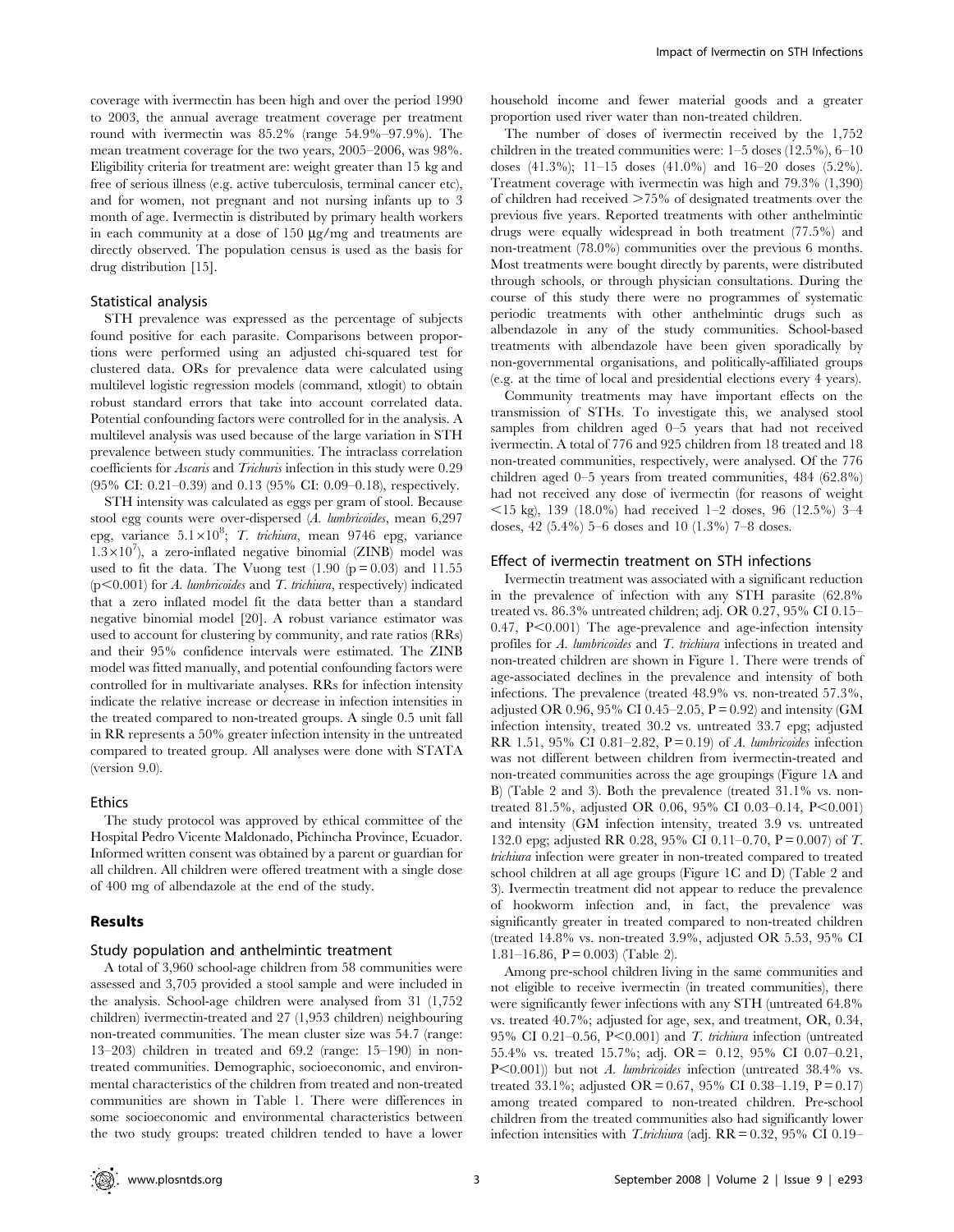Table 1. Characteristics of 3,705 school-age children by ivermectin treatment group.

|                                        | <b>No Treatment</b> | <b>Ivermectin</b> | Total*      | p value |
|----------------------------------------|---------------------|-------------------|-------------|---------|
|                                        | 1953                | 1752              | 3705        |         |
| <b>Demographic characteristics</b>     |                     |                   |             |         |
| Age, years                             |                     |                   |             |         |
| $6 - 7$                                | 300 (15.4)          | 263 (15.0)        | 563 (15.2)  |         |
| $8 - 9$                                | 473 (24.2)          | 415 (23.7)        | 888 (23.9)  |         |
| $10 - 11$                              | 448 (22.9)          | 404 (23.0)        | 852 (23.0)  |         |
| $12 - 13$                              | 453 (23.2)          | 376 (21.5)        | 829 (22.4)  |         |
| $14 - 16$                              | 279 (14.3)          | 294 (16.8)        | 573 (15.5)  | 0.655   |
| Sex, %                                 |                     |                   |             |         |
| Girl                                   | 983 (50.3)          | 827 (47.2)        | 1810 (48.9) |         |
| Boy                                    | 970 (49.7)          | 925 (52.8)        | 1895 (51.1) | 0.075   |
| Socioeconomic characteristics          |                     |                   |             |         |
| Maternal educational level, %          |                     |                   |             |         |
| Secondary completed                    | 156(8.3)            | 132 (7.6)         | 288 (8.0)   |         |
| Primary completed                      | 753 (40.1)          | 483 (28.0)        | 1236 (34.3) |         |
| Illiterate or incomplete primary       | 970 (51.6)          | 1111 (64.4)       | 2081 (57.7) | 0.087   |
| Household income, %                    |                     |                   |             |         |
| >150 per month                         | 499 (25.7)          | 175 (10.2)        | 674 (18.5)  |         |
| $\leq$ 150 per month                   | 1441 (74.3)         | 1537 (89.8)       | 2978 (81.5) | < 0.001 |
| Electric appliances in house,%         |                     |                   |             |         |
| $3 - 4$                                | 668 (34.2)          | 350 (20.0)        | 1018 (27.4) |         |
| $1 - 2$                                | 1066 (54.6)         | 963 (55.0)        | 2029 (54.8) |         |
| None                                   | 219 (11.2)          | 439 (25.0)        | 658 (17.8)  | < 0.001 |
| <b>Environmental characteristics</b>   |                     |                   |             |         |
| Crowding (people per sleeping room), % |                     |                   |             |         |
| $\leq$ 2                               | 512 (26.2)          | 568 (32.4)        | 1080 (29.2) |         |
| >2                                     | 1439 (73.8)         | 1183 (67.6)       | 2622 (70.8) | 0.130   |
| Bathroom, %                            |                     |                   |             |         |
| Toilet or latrine                      | 1081 (55.3)         | 1214 (69.4)       | 2295 (62.0) |         |
| Open ground                            | 872 (44.7)          | 536 (30.6)        | 1408 (38.0) | 0.118   |
| Drinking water,%                       |                     |                   |             |         |
| Well                                   | 305 (15.6)          | 30(1.7)           | 335 (9.0)   |         |
| Piped                                  | 594 (30.4)          | 15(0.9)           | 609 (16.4)  |         |
| River or stream                        | 1054 (54.0)         | 1707 (97.4)       | 2761 (74.6) | < 0.001 |
| <b>Treatment</b>                       |                     |                   |             |         |
| Recent anthelmintic treatment, %**     |                     |                   |             |         |
| Yes                                    | 1504 (78.0)         | 1249 (77.5)       | 2753 (77.8) |         |
| No                                     | 279 (14.5)          | 208 (12.9)        | 487 (13.8)  |         |
| Don't know                             | 145 (7.5)           | 155(9.6)          | 300 (8.4)   | 0.719   |

Brackets show percentages.

\* There are missing values for maternal education level (100), household income (37), crowding (3) and bathroom (2).

\*\*Anthelmintic treatment within the previous 6 months.

doi:10.1371/journal.pntd.0000293.t001

0.54, P<0.001) but not with A. lumbricoides (adj.  $RR = 1.51$ , 95% CI  $0.76-3.00$ ,  $P = 0.24$  compared to those from non-treated communities (Table 4 and 5). Because 32.9% of children in the treated group had received at least one dose of ivermectin, the analysis was repeated excluding all treated children (925 untreated vs. 471 treated children). The results of these analyses were similar to those obtained for all pre-school children (e.g. age and sex-adjusted OR for *T. trichiura* prevalence, OR  $0.11$ ,  $95\%$  CI  $0.06-0.22$ , P<0.001).

At the community level there was a lot of variation in the prevalence of A. lumbricoides between treated and non-treated communities and no evidence of systematic differences in prevalence, but for T. trichiura infection, there was a strong trend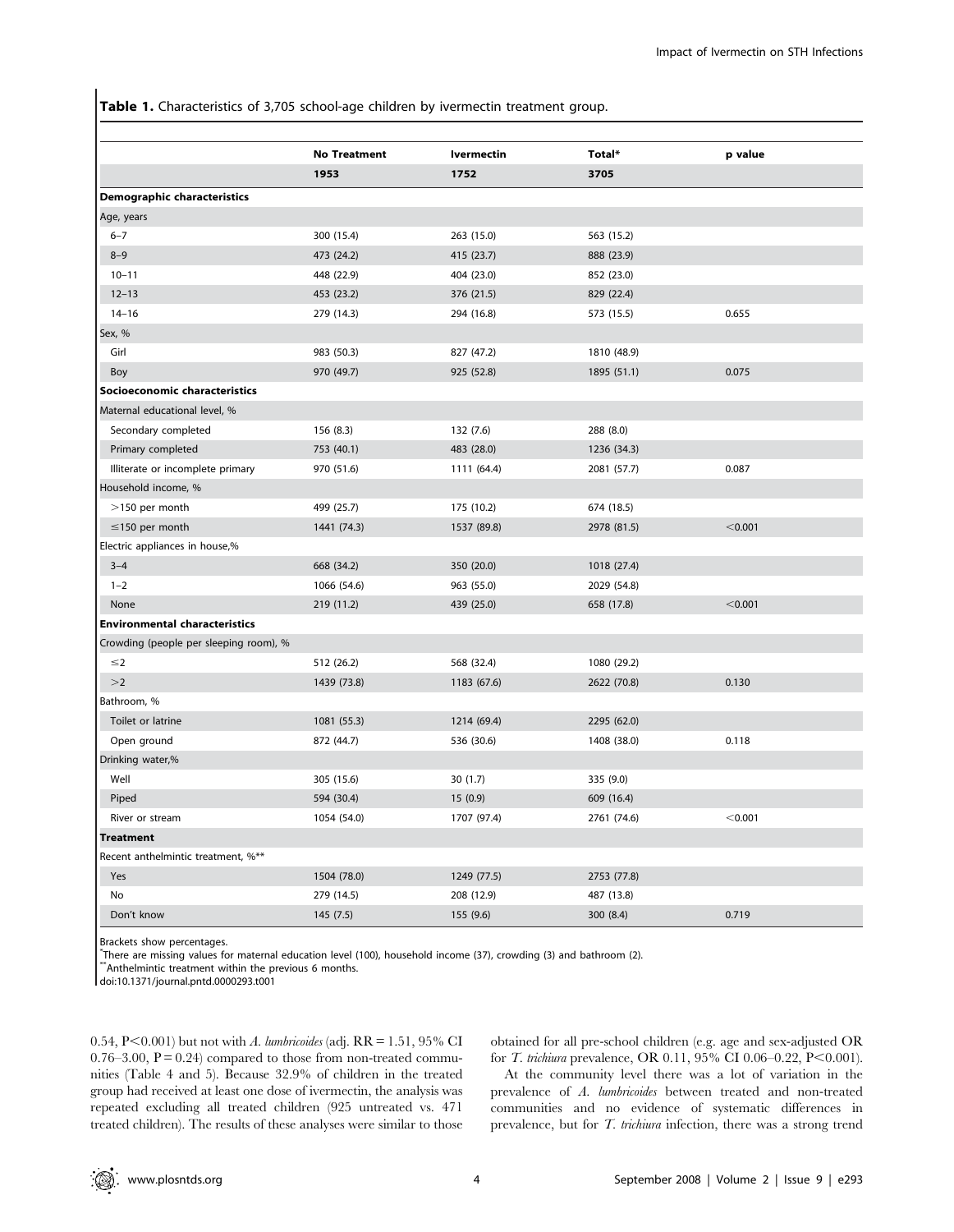

Figure 1. Age-prevalence and age-intensity for Ascaris lumbricoides (graphs A and B, respectively) and Trichuris trichiura (C and D, respectively) for school-age children treated (open circles) or not treated (closed circles) with ivermectin. Shown are mean values and 95% confidence intervals. doi:10.1371/journal.pntd.0000293.g001

for reduced prevalence in treated compared to non-treated communities (data not shown).

## **Discussion**

The control of soil-transmitted helminth (STH) infections is an important public health strategy targeted at school-age children in many developing countries, and has been prioritised because of the important morbid effects attributed to these infections. Further, such programmes are relatively easy to administer (through schools) and are considered to be highly cost-effective [21,22]. Because STH infections are caused by faecal contamination of the environment, re-infections may be frequent after a single dose of anthelmintic treatment in highly endemic areas [23], and because treatment programmes rarely address underlying causes (e.g. poor sanitation), treatments may have to be administered periodically for periods of years. There are few reports of the long-term effects of anthelmintic treatment programmes on the epidemiology of STH infections; many studies, both randomized controlled trials [24] and uncontrolled studies [25], have reported the effect of single doses of anthelmintic drugs either alone or in combination with follow-up of up to 1 year post treatment [10]. Few studies have investigated the impact of periodic treatments with anthelmintic drugs on STH infections for longer periods–in such studies, follow-up has ranged 2 [26] and 4 years [27].

In the present study, we measured the impact of up to 17 years of periodic treatments with the broad-spectrum anthelmintic drug, ivermectin, on both the epidemiology of STH infections in school-age children and also the impact of such treatments on the transmission of STH infections in pre-school children. Our results provide evidence that long-term ivermectin treatments may have differential effects on STH infections, with major effects on T. trichiura, but little or no effect on A. lumbricoides and hookworm infections.

The present study had several important strengths. Ivermectin is a broad-spectrum anthelmintic drug that is effective against STH infections and has comparable efficacy (except for hookworm) to albendazole, the most widely used drug in STH control programmes [10,11,12]. Periodic treatment in this study was given for periods of between 15 and 17 years, making it, to our knowledge, the longest documented period of periodic treatments used for the evaluation of the impact of anthelmintic treatment on STH infections. Further, the data is from an operational control programme that was able to achieve high rates of treatment coverage, and the data obtained reflect, therefore, what an optimal control programme may be capable of achieving using a strategy of twice-annual treatments. Other strengths were the availability of data on the number of ivermectin treatments at the individual level, censuses that allowed us to identify all children of school age in each community, the collection of data on important confounding factors, and the study of a large sample both at the individual and community levels.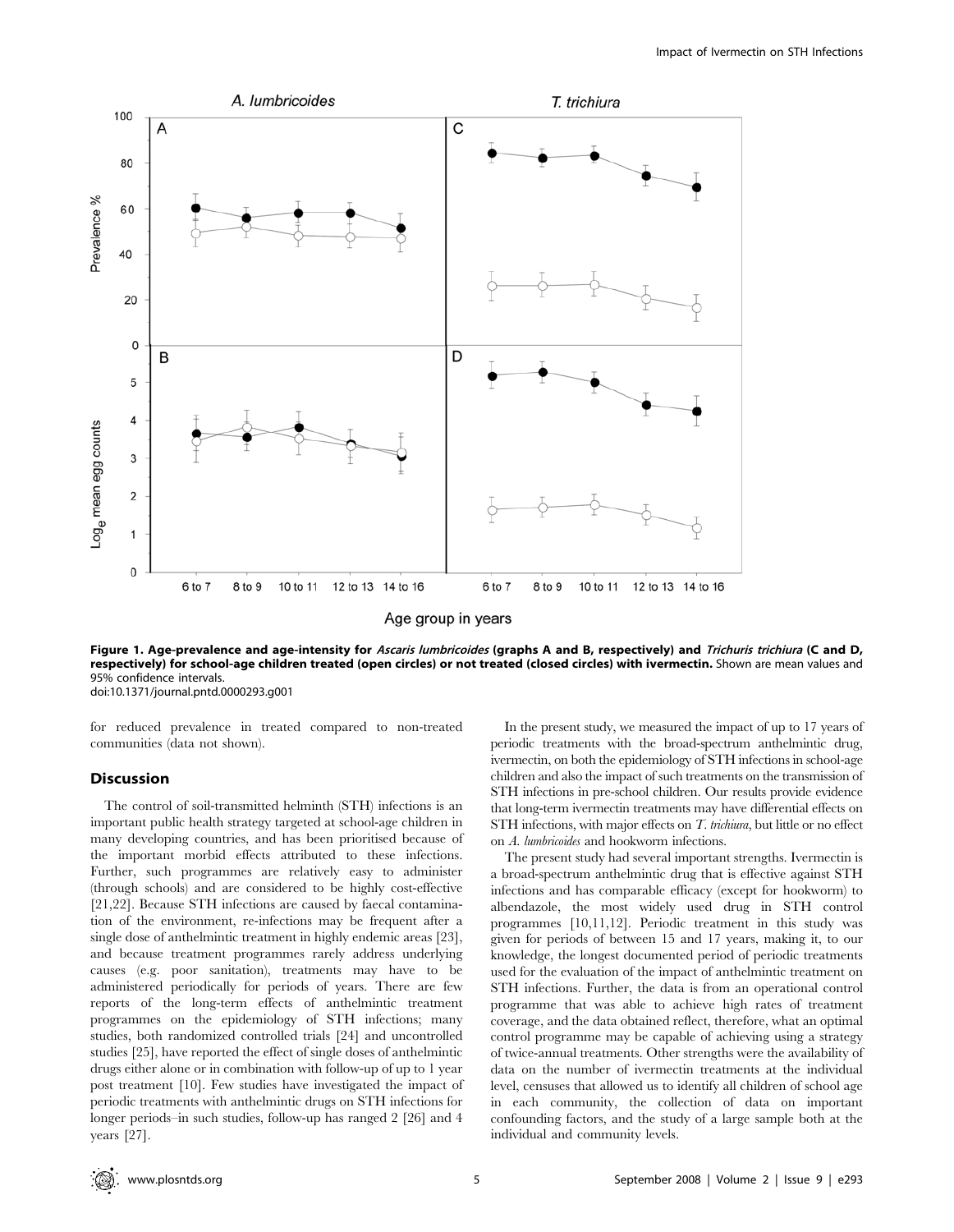Table 2. Impact of ivermectin treatment on STH infections in 3,705 school-age children.

|                       | <b>No-Treatment</b> | <b>Ivermectin</b> | <b>Total</b> | Univariate analysis    |         | Multivariate analysis   |         |
|-----------------------|---------------------|-------------------|--------------|------------------------|---------|-------------------------|---------|
|                       | 1953                | 1752              | 3705         | <b>Odds ratio</b>      | p       | Odds ratio <sup>®</sup> | p       |
|                       |                     |                   |              | (95% CI)               |         | (95% CI)                |         |
| <b>STH</b> infections |                     |                   |              |                        |         |                         |         |
| Any helminth          |                     |                   |              |                        |         |                         |         |
| Negative              | 267(13.7)           | 652 (37.2)        | 919 (24.8)   | 1.0                    |         | 1.0                     |         |
| Positive              | 1686 (86.3)         | 1100 (62.8)       | 2786 (75.2)  | $0.24(0.12 - 0.45)$    | < 0.001 | $0.27(0.15 - 0.47)$     | < 0.001 |
| A. lumbricoides       |                     |                   |              |                        |         |                         |         |
| Negative              | 834 (42.7)          | 895 (51.1)        | 1729 (46.7)  | 1.0                    |         | 1.0                     |         |
| Positive              | 1119 (57.3)         | 857 (48.9)        | 1976 (53.3)  | $0.81(0.42 - 1.53)$    | 0.512   | $0.96(0.45 - 2.05)$     | 0.916   |
| T. trichiura          |                     |                   |              |                        |         |                         |         |
| Negative              | 362 (18.5)          | 1208 (68.9)       | 1570 (42.4)  | 1.0                    |         | 1.0                     |         |
| Positive              | 1591 (81.5)         | 544 (31.1)        | 2135 (57.6)  | $0.09$ $(0.04 - 0.18)$ | < 0.001 | $0.06(0.03 - 0.14)$     | < 0.001 |
| Hookworm              |                     |                   |              |                        |         |                         |         |
| Negative              | 1877 (96.1)         | 1492 (85.1)       | 3369 (90.9)  | 1.0                    |         | 1.0                     |         |
| Positive              | 76 (3.9)            | 260 (14.8)        | 336(9.1)     | 5.71 (2.26-14.43)      | < 0.001 | $5.53(1.81 - 16.86)$    | 0.003   |
| S. stercoralis        |                     |                   |              |                        |         |                         |         |
| Negative              | 1939 (99.3)         | 1750 (99.9)       | 3689 (99.6)  | $\ldots$               |         | $\cdots$                |         |
| Positive              | 14(0.7)             | 2(0.1)            | 16(0.4)      | $***$                  |         | $***$                   |         |

\* ORs adjusted for age, sex, maternal educational level, monthly income, household electric appliances, crowding, bathroom, water source and number of ivermectin treatments received.

\*\*Cannot be reliably estimated because of small numbers.

doi:10.1371/journal.pntd.0000293.t002

However, the study was cross-sectional rather than prospective and we did not have data on STH infections before the start of the intervention. We tried to select comparable non-treated communities, but there was evidence of differences in some variables between the treated and non-treated communities at baseline (Table 1). Although an analytic strategy allowing for these factors to be controlled in the analysis was used, residual confounding or systematic bias cannot be excluded. Systematic differences between communities may explain the higher prevalence of hookworm observed in treated communities. This observation is unlikely to be explained by the limited of efficacy of ivermectin against hookworm infections [12,13,28,29]. The determinants of the geographic distribution of hookworm and other STH infections are poorly understood but include factors such as climate, socioeconomic factors and human behaviour [30]. We do not have data on climatic variables for these communities, and there were differences between treated communities with respect to some socioeconomic indicators (e.g. median income and material goods in the household) that may explain partly the geographic distribution of hookworm infection.

The study provided evidence that long-term periodic treatments with ivermectin may have important effects on the prevalence and intensity of T. trichiura infections. Previous studies have demonstrated variable efficacy of ivermectin against  $T$ . trichiura infections after one (35%–88% cure rate) [10,11,13,14] or two doses (100% cure rate) [13] although studies from Africa showed very limited efficacy after 1–4 doses of ivermectin (0–11% cure rates) [12,29,31,32,33]. The present study in which communities had received ivermectin for 15–17 years provided some evidence for strong and significant long-term effects against T. trichiura infections among children receiving treatment (reduction in prevalence and intensity of 50.4% and 72%, respectively). Further,

Table 3. Impact of ivermectin treatment on geometric mean infection intensities (GMI) with A.lumbricoides and T.trichiura in 3,705 school-age children.

|                       | <b>No-Treatment</b> | Ivermectin   | Univariate analysis |         |                     | <b>Multivariate analysis</b> |  |
|-----------------------|---------------------|--------------|---------------------|---------|---------------------|------------------------------|--|
|                       | 1953 (52.7%)        | 1752 (47.3%) | <b>RR</b>           | p       | RR <sup>3</sup>     | p                            |  |
|                       |                     |              | (95% CI)            |         | (95% CI)            |                              |  |
| <b>STH</b> infections |                     |              |                     |         |                     |                              |  |
| A. lumbricoides, GMI  | 33.71               | 30.24        | $1.88(1.04 - 3.37)$ | 0.036   | 1.51 (0.81-2.82)    | 0.190                        |  |
| T. trichiura, GMI     | 132.09              | 3.91         | $0.28(0.18-0.43)$   | < 0.001 | $0.28(0.11 - 0.70)$ | 0.007                        |  |

GMI, geometric mean intensity.

Rate ratios (RR) were calculated using zero-inflated binomial regression models and adjusted for age, sex and ivermectin treatments. doi:10.1371/journal.pntd.0000293.t003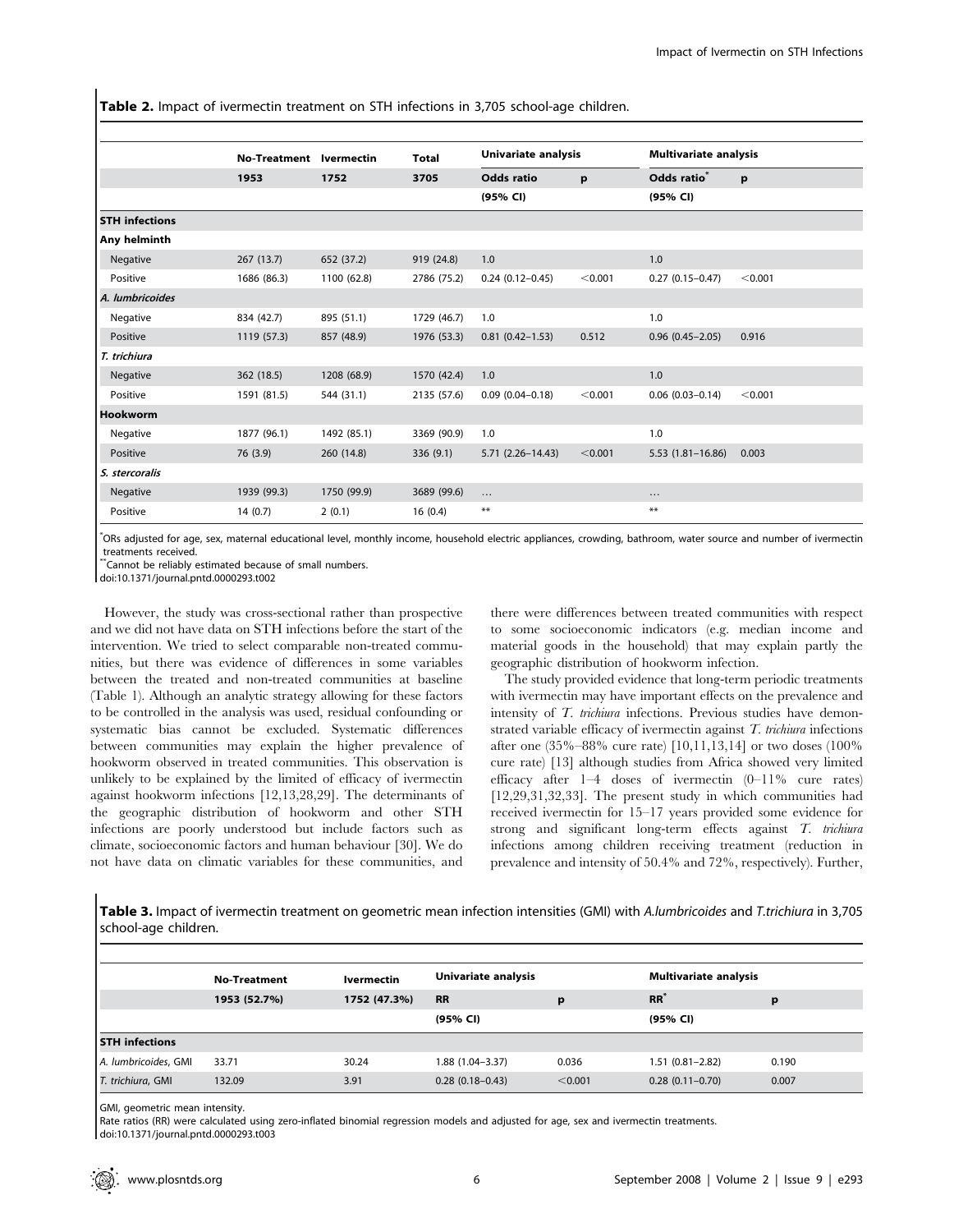Table 4. Impact of ivermectin treatment on STH infections in 1,701 pre-school children.

|                       | <b>No-Treatment</b> | <b>Ivermectin</b> | Univariate analysis    |           |                         | <b>Multivariate analysis</b> |  |  |
|-----------------------|---------------------|-------------------|------------------------|-----------|-------------------------|------------------------------|--|--|
|                       | $n = 925$           | $n = 776$         | <b>Odds ratio</b>      | p         | Odds ratio <sup>®</sup> | p                            |  |  |
|                       |                     |                   | (95% CI)               |           | (95% CI)                |                              |  |  |
| <b>STH</b> infections |                     |                   |                        |           |                         |                              |  |  |
| Any helminth,         |                     |                   |                        |           |                         |                              |  |  |
| Negative              | 326 (35.2)          | 460 (59.3)        | 1.0                    |           | 1.0                     |                              |  |  |
| Positive              | 599 (64.8)          | 316 (40.7)        | $0.33$ $(0.22 - 0.50)$ | < 0.001   | $0.34(0.21 - 0.56)$     | < 0.001                      |  |  |
| A. lumbricoides       |                     |                   |                        |           |                         |                              |  |  |
| Negative              | 570 (61.6)          | 519 (66.9)        | 1.0                    |           | 1.0                     |                              |  |  |
| Positive              | 355 (38.4)          | 257 (33.1)        | $0.64$ $(0.38 - 1.09)$ | 0.102     | $0.67$ $(0.38 - 1.19)$  | 0.174                        |  |  |
| T. trichiura          |                     |                   |                        |           |                         |                              |  |  |
| Negative              | 413 (44.6)          | 654 (84.3)        | 1.0                    |           | 1.0                     |                              |  |  |
| Positive              | 512 (55.4)          | 122 (15.7)        | $0.12$ (0.08-0.20)     | < 0.001   | $0.12$ (0.07-0.21)      | < 0.001                      |  |  |
| <b>Hookworm</b>       |                     |                   |                        |           |                         |                              |  |  |
| Negative              | 920 (99.5)          | 768 (99.0)        | $\overline{a}$         |           | $\cdots$                | $\cdots$                     |  |  |
| Positive              | 5(0.5)              | 8(1.0)            | $***$                  |           | $***$                   |                              |  |  |
| S. stercoralis        |                     |                   |                        |           |                         |                              |  |  |
| Negative              | 904 (97.7)          | 775 (99.9)        | $\ldots$               | $\ddotsc$ | $\cdots$                | $\cdots$                     |  |  |
| Positive              | 21(2.3)             | 1(0.1)            | $***$                  |           | $***$                   |                              |  |  |

\* Odds ratio adjusted by age, sex and ivermectin treatment.

\*\*Cannot be reliably estimated because of small numbers.

doi:10.1371/journal.pntd.0000293.t004

the observation of a reduced  $T$ . trichiura infection prevalence and intensity (39.7% and 68%, respectively) among children not eligible to receive treatment suggest that long-term ivermectin treatments may suppress the transmission of this infection.

Surprisingly, we did not observe an effect of long-term ivermectin administration on A. lumbricoides infections. Ivermectin is extremely effective against this parasite and single dose cure rates between different studies are consistently greater than 78% [10,11,12,13,14]. Studies that have examined the effects of ivermectin against ascariasis have shown that a single dose could reduce the prevalence and intensity of A. lumbricoides infection for up to three months after a single treatment [29,34], although reinfections are an important problem and may occur by 3 months after treatment [29,31,35]. Previous studies that have examined the effects of multiple doses of ivermectin against A. lumbricoides infection for periods of 1–2 years have shown no important effect

of treatments on the prevalence of A. lumbricoides infection [31,33]. Further, in this study we did not observe an impact of ivermectin treatment on the prevalence or intensity of infection of A. lumbricoides among children not eligible to receive treatment, indicating little effect on the transmission of infection.

There are three possible explanations for the possible lack of long-term effect of ivermectin on ascariasis. Firstly, fertilized A. lumbricoides adult females are extremely fecund and each may produce in excess of 200,000 embryonated eggs per day [36], considerably more than T. trichiura or hookworm females. Ascaris eggs are extremely resistant to adverse environmental conditions and may remain infectious for years. Thus, in the absence of adequate removal of human faeces, exposure to embryonated eggs in the environment in endemic communities may be difficult to avoid and reinfection inevitable. A city-wide intervention to provide sanitation in the city of Salvador in Brazil had dramatic

Table 5. Impact of ivermectin treatment on geometric mean infection intensities (GMI) with A. lumbricoides and T. trichiura in 1,701 pre-school children.

|                       | <b>No-Treatment</b> | Ivermectin |                    | Univariate analysis |                     | <b>Multivariate analysis</b> |  |
|-----------------------|---------------------|------------|--------------------|---------------------|---------------------|------------------------------|--|
|                       | $n = 925$           | $n = 776$  | <b>RR</b>          | p                   | $RR^2$              | p                            |  |
|                       |                     |            | (95% CI)           |                     | (95% CI)            |                              |  |
| <b>STH</b> infections |                     |            |                    |                     |                     |                              |  |
| A. lumbricoides, GMI  | 8.57                | 6.38       | 1.30 (0.67–2.51)   | 0.438               | 1.51 (0.76-3.00)    | 0.241                        |  |
| T. trichiura, GMI     | 11.19               | 0.82       | $0.26$ (0.17-0.39) | < 0.001             | $0.32(0.19 - 0.54)$ | < 0.001                      |  |
| Hookworm, GMI         | 0.02                | 0.03       | $***$              |                     | $***$               |                              |  |

\* Rate Ratios (RRs) calculated by zero-inflated negative binomial regression models and adjusted by age, sex and ivermectin treatment. \*\*Cannot be reliably estimated because of small numbers.

doi:10.1371/journal.pntd.0000293.t005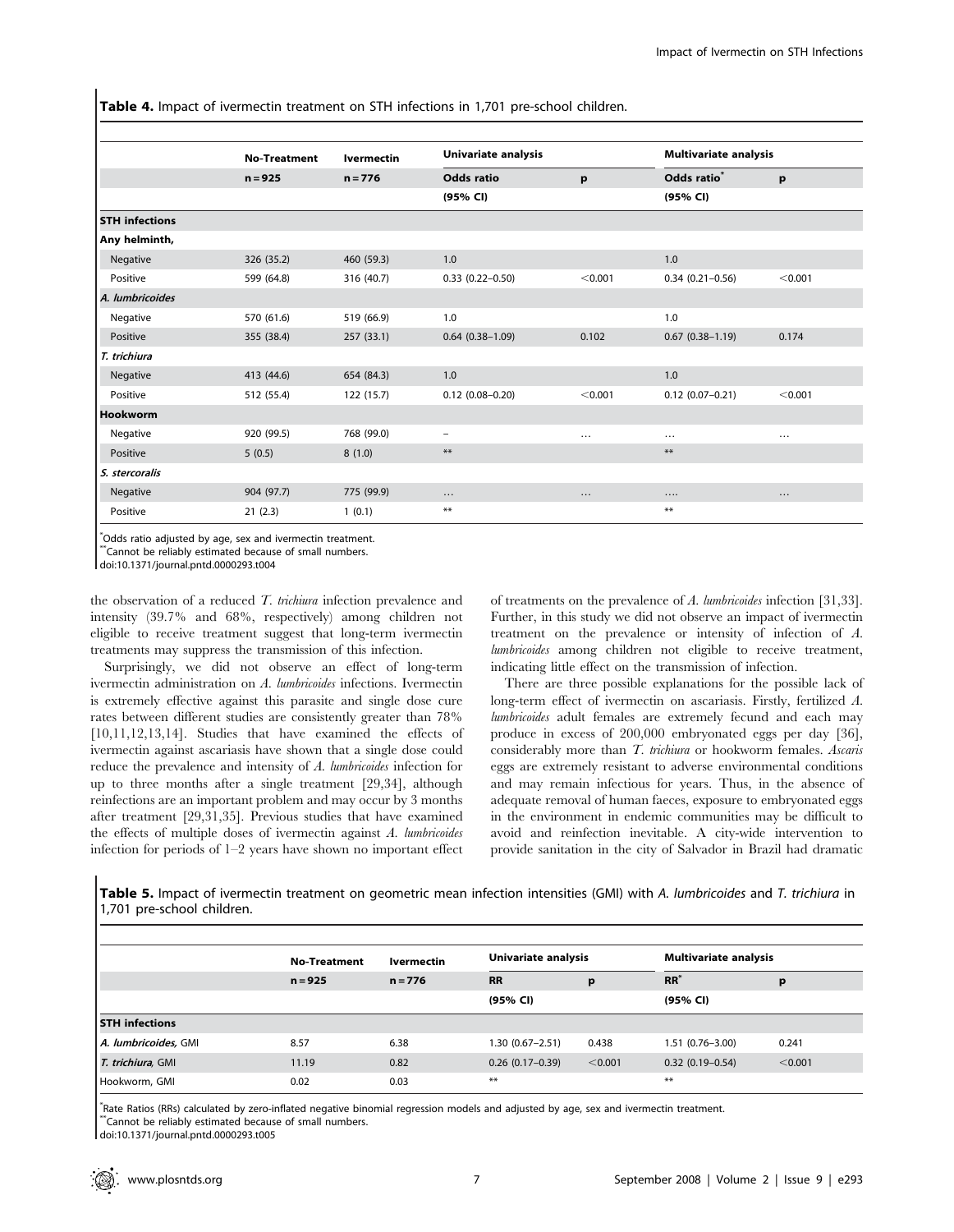effects in reducing diarrhoeal incidence [37] and the prevalence of STH infections including ascariasis [38] that have been sustained over many years. A second but perhaps less likely explanation is the development of drug resistance by A. lumbricoides to ivermectin. Mass treatments with ivermectin have been administered in these communities for 15–17 years and the development of drug resistance by A. lumbricoides could explain the lack of impact of ivermectin on this infection. Decreased sensitivity of hookworm infections to mebendazole [39] and pyrantel [40] has been reported previously, and resistance to ivermectin by gastrointestinal nematodes of animals is widespread [41]. Finally, we do not have pre-treatment data on the prevalence of ascariasis in treated communities and it is possible that the prevalence of ascariasis was higher in treated compared to non-treated communities before the start of mass treatment with ivermectin between 1990 and 1992. Data obtained from the pre-treatment period for a group of 158 adults and children from a treated Afro-Ecuadorian community, not included in the present study, indicated a prevalence of A. lumbricoides and T. trichiura infections of 58.2% and 59.5%, respectively [17]. Although such data should be interpreted cautiously–because of differences in age, study population, and the diagnostic method used - they may suggest that the prevalence of ascariasis has not altered greatly since the start of mass treatment and that long-term ivermectin treatments have had a relatively greater effect in reducing the prevalence of trichuriasis than ascariasis.

# Conclusions

We have evaluated the impact of long-term treatment with a broad-spectrum anthelmintic drug, ivermectin, used for the control of onchocerciasis, on the epidemiology of STH infections in rural Ecuador. The data indicate that 15–17 years of annual or twice-annual ivermectin treatments was highly effective against T.trichiura infections but may have had little impact on infections with A. lumbricoides and hookworm. Our study provides evidence that control programmes using ivermectin may provide additional health benefits by reducing the prevalence and intensity of infections with trichuriasis. To have a greater impact on ascariasis

# References

- 1. Awasthi S, Bundy DA, Savioli L (2003) Helminthic infections. Bmj 327: 431–433.
- 2. Brooker S, Clements AC, Bundy DA (2006) Global epidemiology, ecology and control of soil-transmitted helminth infections. Adv Parasitol 62: 221–261.
- 3. de Silva NR (2003) Impact of mass chemotherapy on the morbidity due to soiltransmitted nematodes. Acta Trop 86: 197–214.
- 4. Stephenson LS, Latham MC, Ottesen EA (2000) Malnutrition and parasitic helminth infections. Parasitology 121 Suppl: S23–38.
- 5. Urbani C, Palmer K (2001) Drug-based helminth control in Western Pacific countries: a general perspective. Trop Med Int Health 6: 935–944.
- 6. Savioli L, Stansfield S, Bundy DA, Mitchell A, Bhatia R, et al. (2002) Schistosomiasis and soil-transmitted helminth infections: forging control efforts. Trans R Soc Trop Med Hyg 96: 577–579.
- 7. (WHO) WHO (2007) Essential Medicines: WHO model list. Geneva: WHO.
- 8. Fox LM (2006) Ivermectin: uses and impact 20 years on. Curr Opin Infect Dis
- 19: 588–593. 9. Geary TG (2005) Ivermectin 20 years on: maturation of a wonder drug. Trends Parasitol 21: 530–532.
- 10. Belizario VY, Amarillo ME, de Leon WU, de los Reyes AE, Bugayong MG, et al. (2003) A comparison of the efficacy of single doses of albendazole, ivermectin, and diethylcarbamazine alone or in combinations against Ascaris and Trichuris spp. Bull World Health Organ 81: 35–42.
- 11. Beach MJ, Streit TG, Addiss DG, Prospere R, Roberts JM, et al. (1999) Assessment of combined ivermectin and albendazole for treatment of intestinal helminth and Wuchereria bancrofti infections in Haitian schoolchildren. Am J Trop Med Hyg 60: 479–486.
- 12. Marti H, Haji HJ, Savioli L, Chwaya HM, Mgeni AF, et al. (1996) A comparative trial of a single-dose ivermectin versus three days of albendazole for treatment of Strongyloides stercoralis and other soil-transmitted helminth infections in children. Am J Trop Med Hyg 55: 477–481.

and hookworm infections, such programmes could consider the addition of twice annual albendazole treatments that can be safely administered with ivermectin [25], although effective reductions in the prevalence of these infections may require more frequent periodic treatments. The combination of ivermectin and albendazole has the advantage also of greater efficacy against trichuriasis than either drug alone [10,11,42]. However, long-term sustainable control may require interventions that target the underlying causes of these infections–namely the unsafe disposal and use of human faeces.

## Supporting Information

Alternative Language Abstract S1 Translation of the Abstract into Portuguese by Mauricio Barreto

Found at: doi:10.1371/journal.pntd.0000293.s001 (0.02 MB DOC)

Alternative Language Abstract S2 Translation of the Abstract into Spanish by Ana Lucia Moncayo

Found at: doi:10.1371/journal.pntd.0000293.s002 (0.02 MB DOC)

#### Acknowledgments

The Ecuadorian Elimination Programme for Onchocerciasis (Lcda Anabel Ponce, Lcda. Ing. Sandra Barrero, Magdalena Cortez) and CECOMET (Dr Gregorio Montalvo and Lcda Monica Marquez) are thanked for support in visiting communities and providing community censuses. The health promoters, school-teachers, parents, and children are thanked for their enthusiastic co-operation. The study forms part of the SCAALA (Social Changes, Asthma, and Allergies in Latin America) programme of research.

## Author Contributions

Conceived and designed the experiments: PJC. Performed the experiments: ALM MV AR SE GO IQ MP. Analyzed the data: ALM LA. Contributed reagents/materials/analysis tools: RL EG MLB. Wrote the paper: ALM PJC. Supervised data analysis: LA. Edited the manuscript: MLB. Supervised the experiments: MC RL EG PJC.

- 13. Naquira C, Jimenez G, Guerra JG, Bernal R, Nalin DR, et al. (1989) Ivermectin for human strongyloidiasis and other intestinal helminths. Am J Trop Med Hyg 40: 304–309.
- 14. Freedman DO, Zierdt WS, Lujan A, Nutman TB (1989) The efficacy of ivermectin in the chemotherapy of gastrointestinal helminthiasis in humans. J Infect Dis 159: 1151–1153.
- 15. Vieira JC, Cooper PJ, Lovato R, Mancero T, Rivera J, et al. (2007) Impact of long-term treatment of onchocerciasis with ivermectin in Ecuador: potential for elimination of infection. BMC Med 5: 9.
- 16. Cooper PJ, Espinel I, Wieseman M, Paredes W, Espinel M, et al. (1999) Human onchocerciasis and tetanus vaccination: impact on the postvaccination antitetanus antibody response. Infect Immun 67: 5951–5957.
- 17. Cooper PJ, Guevara A, Guderian RH (1993) Intestinal helminthiases in Ecuador: the relationship between prevalence, genetic, and socioeconomic factors. Rev Soc Bras Med Trop 26: 175–180.
- 18. Cooper PJ, Chico ME, Vaca MG, Rodriguez A, Alcantara-Neves NM, et al. (2006) Risk factors for asthma and allergy associated with urban migration: background and methodology of a cross-sectional study in Afro-Ecuadorian school children in Northeastern Ecuador (Esmeraldas-SCAALA Study). BMC Pulm Med 6: 24.
- 19. WHO (1985) Diagnostic techniques for intestinal parasitic infections (IPI) appicable to primary health care (PHC) services. Geneva: WHO.
- 20. Hilbe J (2007) Negative Binomial Regression. Cambridge: Cambridge University Press. 251 p.
- 21. Anderson RM, Medley GF (1985) Community control of helminth infections of man by mass and selective chemotherapy. Parasitology 90(Pt 4): 629–660.
- 22. Bundy DA, Wong MS, Lewis LL, Horton J (1990) Control of geohelminths by delivery of targeted chemotherapy through schools. Trans R Soc Trop Med Hyg 84: 115–120.
- 23. Albonico M, Smith PG, Ercole E, Hall A, Chwaya HM, et al. (1995) Rate of reinfection with intestinal nematodes after treatment of children with